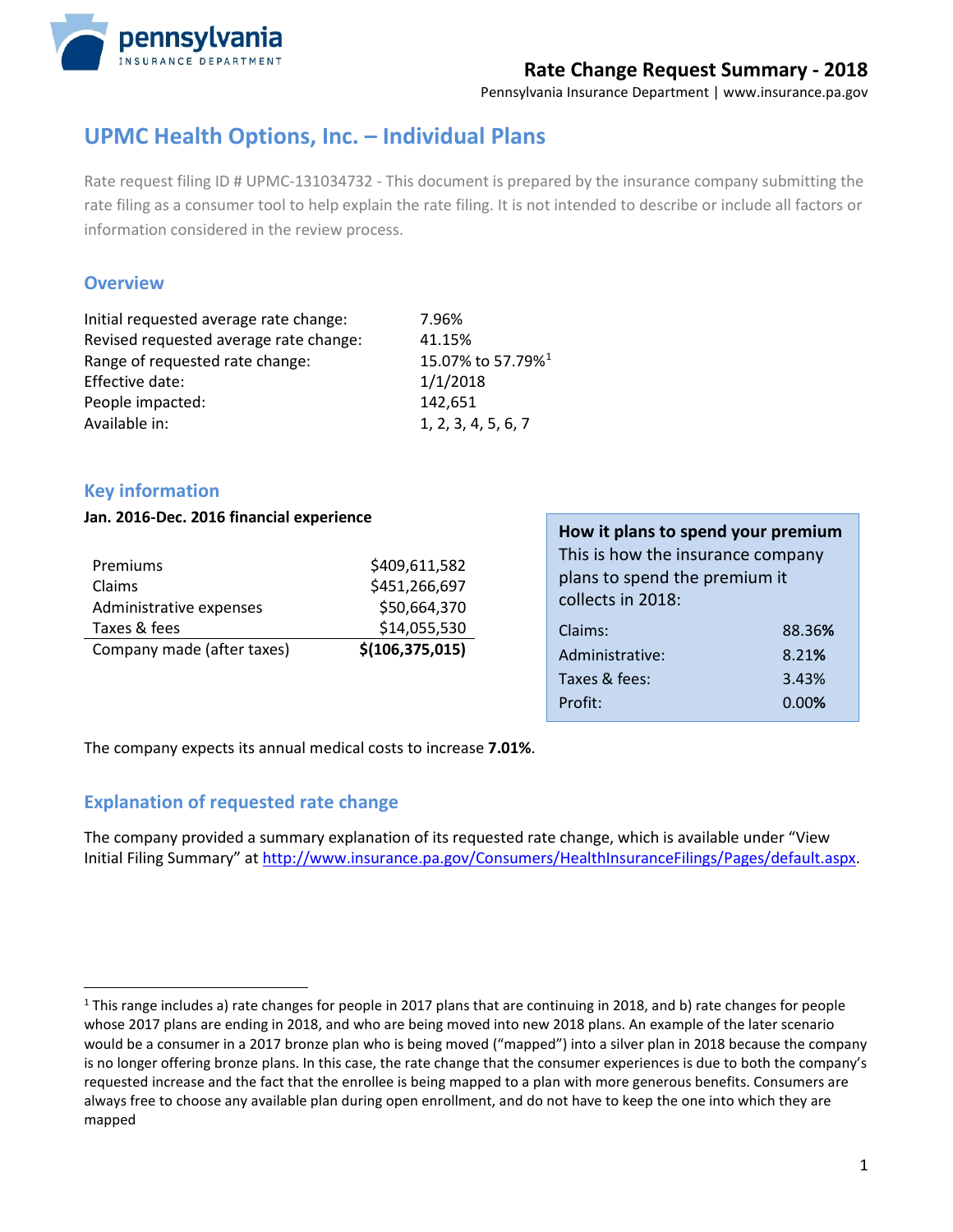

### **Our decision**

The company initially requested an average 7.96% rate change in the individual market for enrollees in current 2017 plans that continue coverage with the company in 2018 The statewide average rate increase request for individual plans, across all companies, was 8.8%.

#### **Process and Considerations for the 2018 Plan Year**

The Department instructed issuers to file requested rates for 2018 ACA-compliant plans assuming the current federal regulatory framework would continue to be in place for the entirety of the 2018 plan year. Thus, the requested rate increases assumed that the federal government would continue to fully enforce the individual mandate, and cost-sharing reduction (CSR) payments would continue. The individual mandate requires individuals to maintain health insurance or pay a fee with their federal income tax. This incentivizes healthier people to buy health insurance, which reduces costs for everyone. Without the individual mandate, people could just buy insurance when they're sick and the cost of coverage would be much higher than it is today. CSR payments are payments made by the federal government to insurers to reduce out-of-pocket costs, like deductibles and copayments, for low- and middle-income enrollees. If the federal government stops making CSR payments, insurers are still required by federal law to reduce out-of-pocket costs for low- and middle-income enrollees, even though the insurers are not compensated by the federal government for the cost of those reductions.

For each requested plan, we reviewed the contract to see if the plan included all of the benefits required by state and federal law, if the rates are reasonable in relation to the benefits, and if the company will be able to pay projected claims and expenses. The Department also considers factors such as the insurer's revenues, medical and administrative costs, actual and projected profits, and past rate changes, as well as the effect the change will have on Pennsylvania consumers.

Although the Department has repeatedly requested assurance from the federal government that CSR payments will continue and the individual mandate will be fully enforced, this was not provided as of the federal deadline by which the state was required to finalize rates. Instead, the Trump administration has threatened to stop CSR payments, drastically cut marketing and outreach that encourages healthy people to enroll in coverage, and repeatedly supported attempts to repeal the individual mandate.

Given these difficulties, the Department worked with insurers to make sure they continue to view Pennsylvania as a state in which they want to offer coverage through the exchange. In approving rates for 2018, the Department focused on making sure that Pennsylvanians in every county in the state continue to have access to health coverage. Ensuring that affordable options remain available to Pennsylvania consumers is a top priority for the Department.

With this goal in mind, the Department allowed insurers to adjust their rate filings to reflect the uncertainty related to CSR funding and enforcement of the individual mandate, and add new appropriately priced offexchange silver plans to their portfolios. This insurer adjusted its filing to increase premiums for on-exchange silver plans in order to compensate for the potential lack of federal CSR payments. This means that premiums for onexchange silver plans are increasing more than for other plans. The approximately 80 percent of on-exchange consumers who receive a subsidy will not experience this additional premium increase because their subsidy will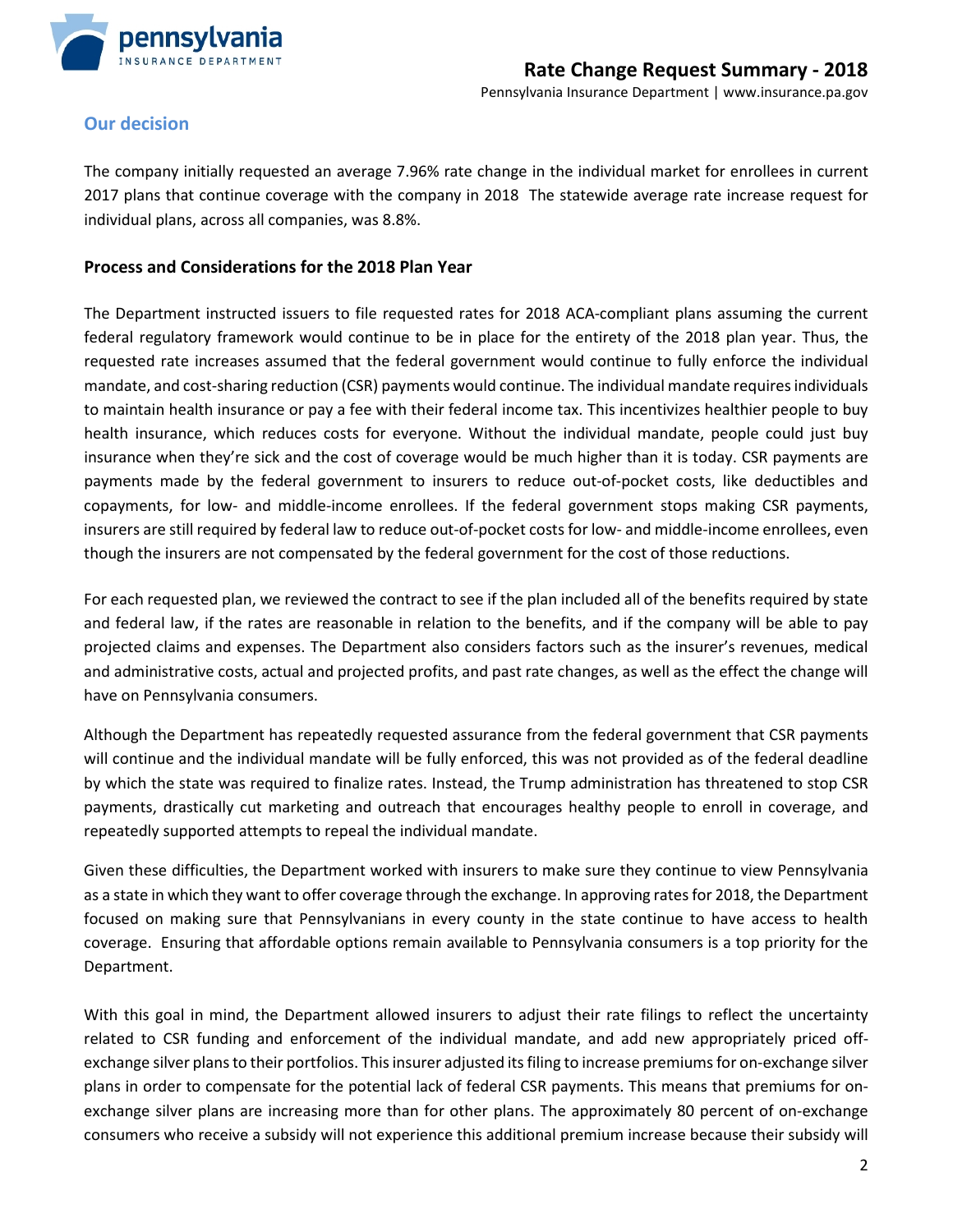

## **Rate Change Request Summary - 2018**

Pennsylvania Insurance Department | [www.insurance.pa.gov](http://www.insurance.pa.gov/)

increase as well. Consumers who have an on-exchange silver plan and don't qualify for a subsidy should consider either purchasing an off-exchange silver plan or switching to an on-exchange bronze or gold plan, because these plans will likely have lower rate increases. The Department hopes to alleviate the consumer impact of this rate increase by helping to facilitate enrollment in the most appropriate plan through educational resources available at [www.insurance.pa.gov.](http://www.insurance.pa.gov/getcovered) This insurer also adjusted its filing to reflect the uncertainty related to enforcement of the individual mandate by increasing its estimate of morbidity, or how much medical care its enrollees will need, by an additional 6 percent.

The average final rate increase approved for this company is 41.15%.

The final statewide average rate increase approved by the department would have been 7.6%, 1.2% below the initial average request. However, because of the uncertainty regarding the federal regulatory environment, the final statewide average rate change is now 30.6%. As can be seen, uncertainty at the federal level has increased the statewide average by 23%, from the adjusted 7.6% to 30.6%.

**General Note:** An insurer cannot increase your rates more than once in a calendar year. The change in how much a specific individual or employer pays may vary from the average rate change shown in this summary due to planspecific factors like the benefit package and provider network used by the plan, and due to four factors specific to the individual or employer/employees: geographic location, age, tobacco use, and family size.

### **What we consider**

Premium is made up of three parts: medical claims, administrative expenses, and profit or loss. We review all of the information in rate filings for individual and small group health plans, including the plans' medical claims, administrative expenses, and projected profit or loss.

A key component used to calculate projected claims is medical trend. Medical trend is the change in claims costs over a specific period of time—usually one to two years—and is often based on both the company's past claims costs and what they expect to spend on claims in the future.

Administrative expenses are any expenses not related to the cost of medical claims; including, but not limited to, employee salaries and benefits, the cost of the company's office and equipment, customer service, appeals costs, taxes, agent commissions, etc.

The company's projected profit (or contribution to surplus) is a small part of the premium. The reasonableness of the projected profit may depend on the company's current surplus level and other factors.

Federal law requires health insurance companies to have a medical loss ratio (MLR) of at least 80%. This means that your insurance company must spend at least 80% of your premium dollars on medical care and activities that improve the quality of care. If your insurance company spends less than 80% on medical care and quality improvement then the company must give you money back in the form of a rebate. A medical loss ratio of 80% indicates that the insurer is using the remaining 20 cents of each premium dollar for administrative costs and profits. The Department does not approve rates in this market that appear likely to result in an MLR of less than 80%.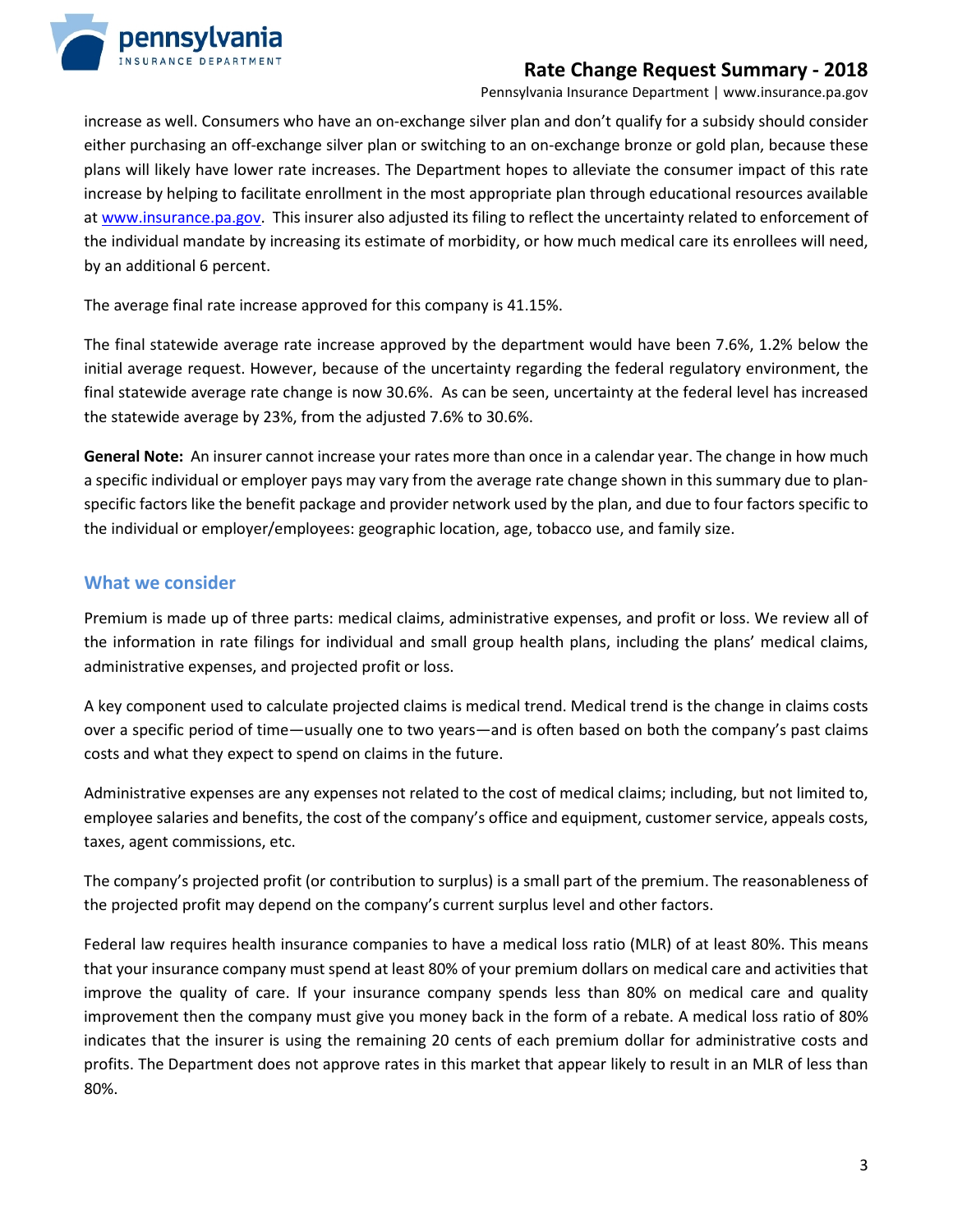

## **Glossary**

**Annual rate change**: Companies normally file a rate change each year due to their medical claims experience. The annual rate request may or may not include benefit changes.

**Average rate change**: The average amount rates will change for all enrollees.

For individual health plans: How much your premium will change depends on your age, where you live, how many family members are covered on your plan, whether or not you or your family members smoke and which benefits you choose.

For small employer health plans: The employer's premium will vary based on their employees' age, the employer's location, their employee's family size, and the benefits they choose.

**Claims/Medical Costs:** What the health plan spends on direct medical services including hospital stays, providers, and prescription drugs.

**Individual Plans:** Insurance you buy from an insurance company for yourself and/or your dependents; not insurance you get from your employer.

**Premium:** Under federal law, insurance companies can take into account only four factors when varying your rate in order to set the premium costs you will be charged each month. These four factors are:

- Age: Older people can be charged up to 3 times more for premiums than younger people.
- Geographic location: Where you live has a big effect on your premiums. Competition, local regulation, and cost of living in different areas account for this.
- Tobacco Use: Insurers can charge tobacco users up to 50% more than those who don't use tobacco.
- Individual vs. family enrollment: Insurers can charge more for a plan that covers a spouse and/or dependents.

**Profit**: The amount of money remaining after the company's claims, administrative expenses, and taxes and fees are paid.

**Rate**: The rate is the base amount that an insurance company charges a person. An insurance company can increase the base rate depending on four factors in order to calculate the monthly premium that a consumer will be charged. See "Premium."

**Rating Area**: Federal law requires that each state have a set number of geographic areas that all insurance companies may use to adjust how much they charge consumers. When insurance companies calculate premiums, all enrollees within a rating area will have the same adjustment factor applied. Depending on the rating area you live in the prices you pay may be higher or lower than the state average. Pennsylvania has 9 rating areas. (See the Pennsylvania Geographic Rating Area Map below.)

**Small Group Plans:** Small group plans are those sold to employers with 1-50 employees.

**Surplus**: An insurer's funds on hand for which the company has no corresponding liabilities. Insurers maintain a surplus so that they have sufficient funds to withstand adverse business conditions such as unexpectedly high medical claims or low enrollment, and in order to make investments in infrastructure and technology.